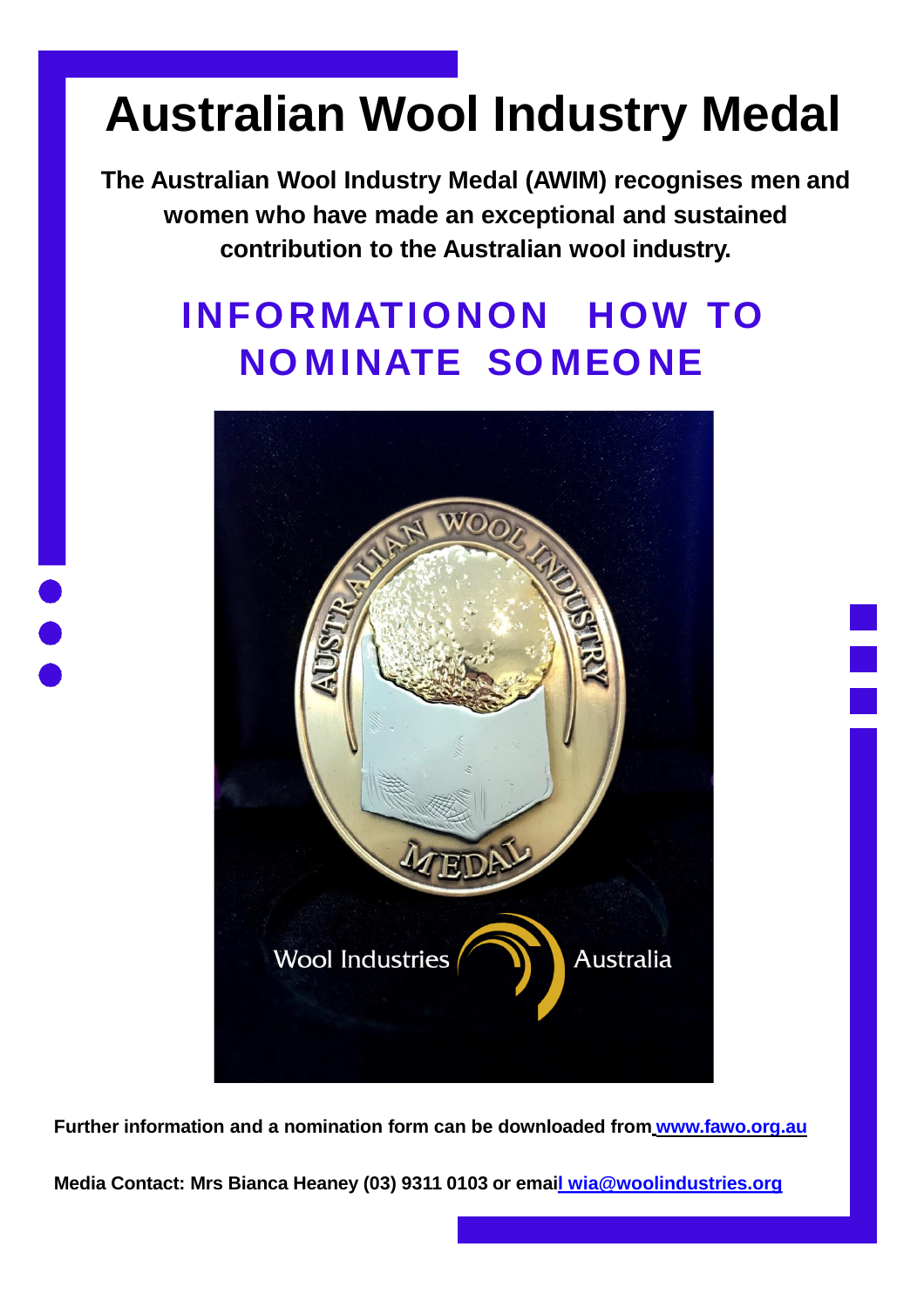## **Categories and Guidance Notes**

### **Nominations are open to all men and women who have;**

- Worked in / or represented the Australian wool industry,
- Made an exceptional and sustained contribution in the Australian wool industry in one or more of the following categories:

**Administration / Regulation Service** 



#### **Producing**

**Shearing Wool Classing** 

**Testing** 

**Brokering**





**Exporting Processing Education Science Promotion Fashion Other**